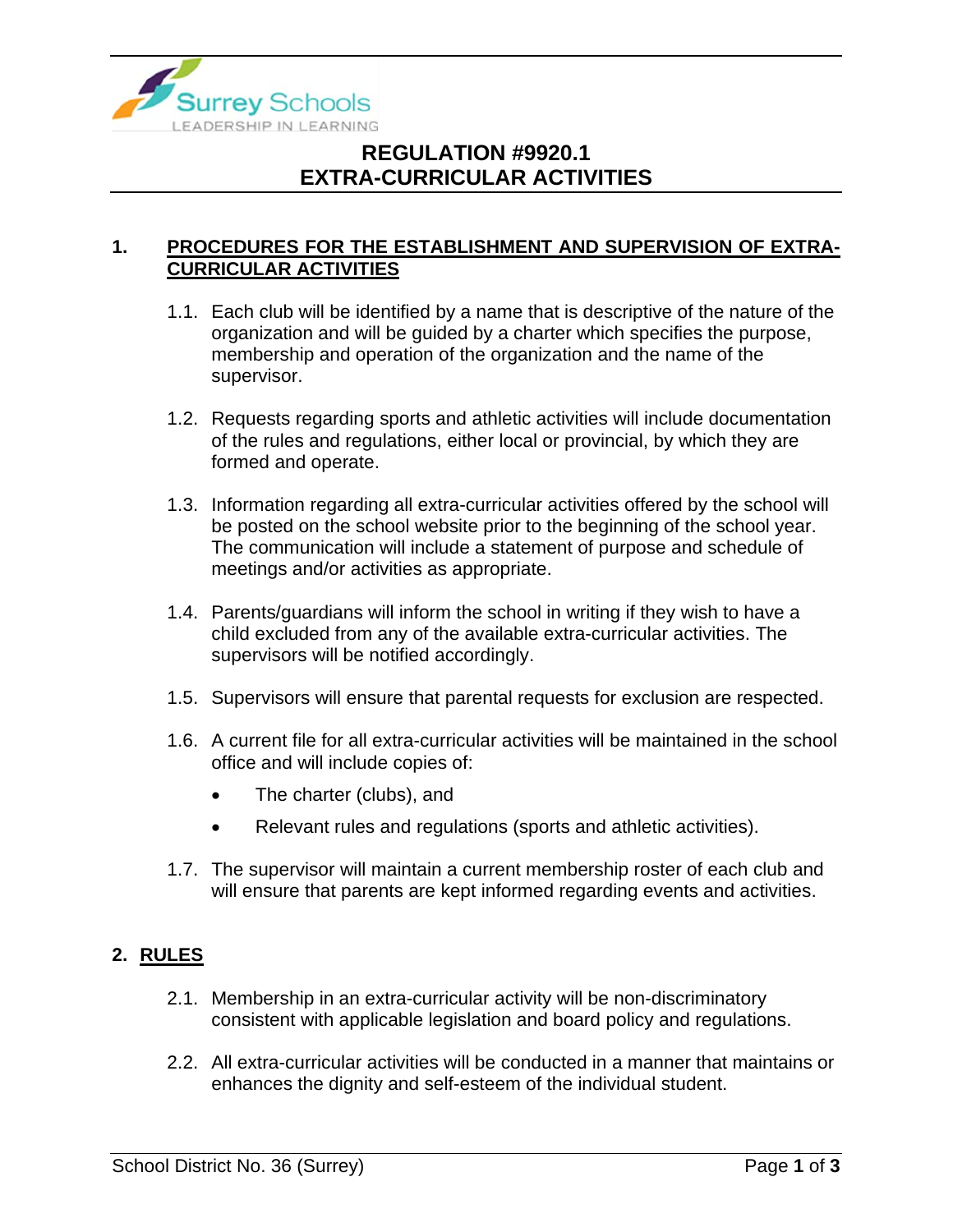

# **REGULATION #9920.1 EXTRA-CURRICULAR ACTIVITIES**

- 2.3. The operation of the extra-curricular activity will be consistent with the stated purposes in the charter of the organization.
- 2.4. The principal is responsible for approving the purposes and goals of an extra-curricular activity and ensuring that they are appropriate to the age, physical, and intellectual maturity of the particular students and, also, for ensuring the appropriate involvement of a supervisor.
- 2.5. The supervisor is responsible for ensuring that the extra-curricular activity attends to student safety and functions within the policy and regulation.
- 2.6. Student participants are made aware of all procedures and guidelines as outlined in this policy and regulation.

#### **3. OPERATIONAL RESTRICTIONS**

- 3.1. Initiation, recruitment or any other action which results in harassment, abuse or ridicule of students will not be part of any extra-curricular activity.
- 3.2. The name of an extra-curricular activity will not suggest an inappropriate affiliation with a group outside of the school.
- 3.3. The statement of purpose shall not imply criminal or illegal activity; promote bigotry; suggest indoctrination; involve recruitment for a purpose or organization outside the school; or otherwise espouse views which are antithetical to the educational values which are intended to be inculcated.
- 3.4. All volunteers must be approved according to *[Policy #10310 –](https://www.surreyschools.ca/departments/SECT/PoliciesRegulations/section_10000/Documents/10310%20Policy.pdf) School [Volunteers](https://www.surreyschools.ca/departments/SECT/PoliciesRegulations/section_10000/Documents/10310%20Policy.pdf)* and should only be approved if their purpose in sponsoring an extra-curricular activity or club is in accordance with *[Policy #9920 –](https://www.surreyschools.ca/departments/SECT/PoliciesRegulations/section_9000/Documents/9920%20Policy.pdf) Extra-[Curricular Activities](https://www.surreyschools.ca/departments/SECT/PoliciesRegulations/section_9000/Documents/9920%20Policy.pdf)* and this regulation.
- 3.5. The appearance of guest speakers or other outside participants requires approval by the principal and prior parent/guardian notification.
- 3.6. Notification of meetings and activities including those on the P.A. system or posted messages, will have prior approval of the supervisor and will be in keeping with the policy and regulation.